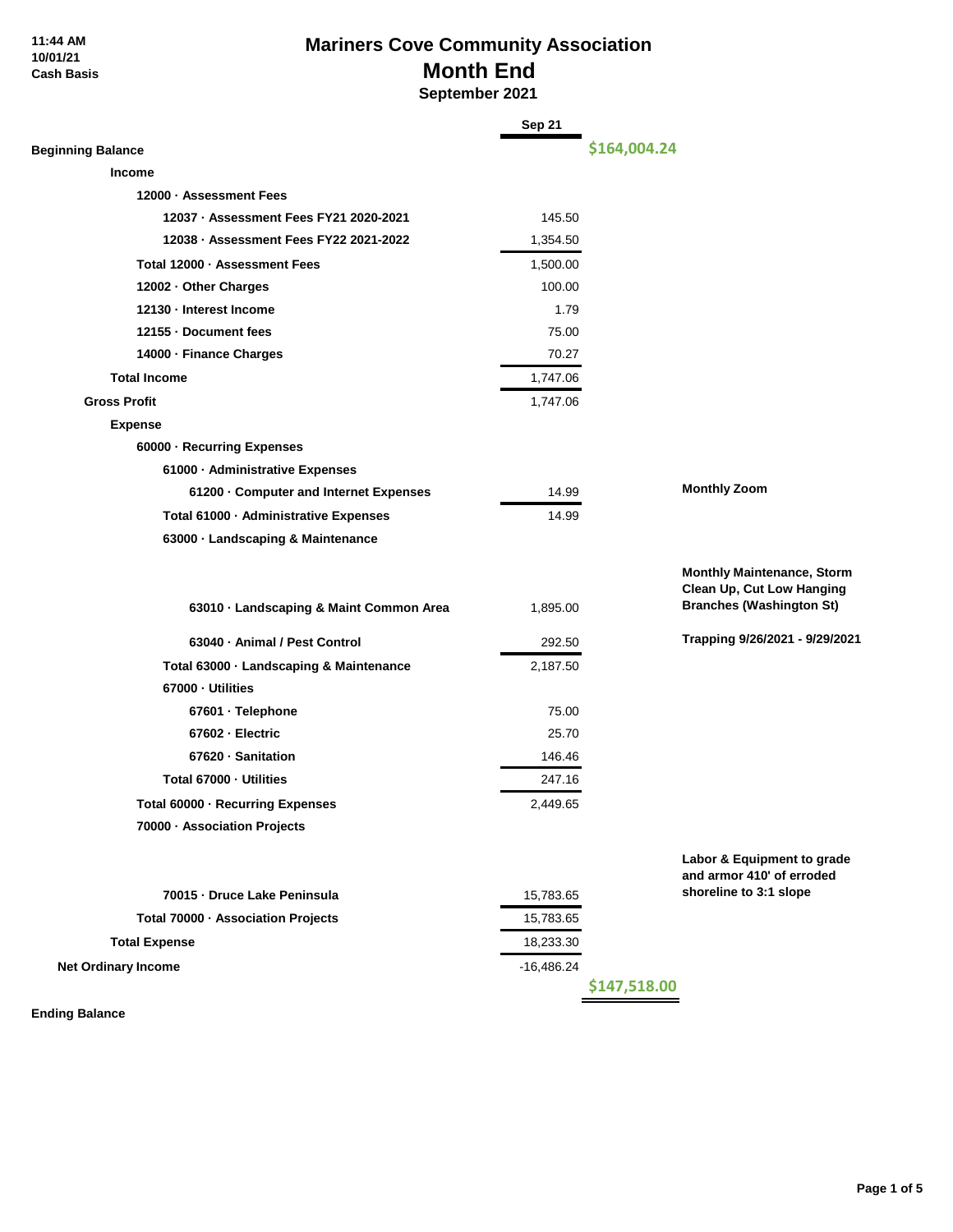## **Mariners Cove Community Association Month End September 2021**

|                                             | <b>Sep 21</b>           |
|---------------------------------------------|-------------------------|
| <b>Operating Fund</b>                       |                         |
| <b>Beginning Balance</b>                    | 54,536.91               |
| <b>Deposits</b>                             | 1,747.06                |
| <b>Payments</b>                             | 18,233.30               |
| <b>Transfers</b>                            | 15,783.65               |
| <b>Ending Balance</b>                       | 53,832.53               |
| <b>Reserve Fund</b>                         |                         |
| <b>Beginning Balance</b>                    | 107,249.16              |
| <b>Deposits</b>                             | 0.00                    |
| Withdrawals                                 | 0.00                    |
| <b>Interest</b>                             | 1.75                    |
| <b>Transfers</b>                            | 15,783.65               |
| <b>Ending Balance</b>                       | 91,467.26               |
|                                             |                         |
|                                             |                         |
| <b>Boat Key Deposits</b>                    |                         |
| <b>Beginning Balance</b><br><b>Deposits</b> | 2,218.17<br>20.00       |
| Withdrawals                                 | 20.00                   |
| <b>Interest</b>                             | 0.04                    |
| <b>Ending Balance</b>                       | 2,218.21                |
|                                             |                         |
| <b>Current Checking/Savings</b>             |                         |
| 11100 · Operating Fund                      | 53,832.53               |
| 11110 · Boat Key Deposits                   | 2,218.21                |
| 11130 - Reserve Fund                        | 91,467.26<br>147,518.00 |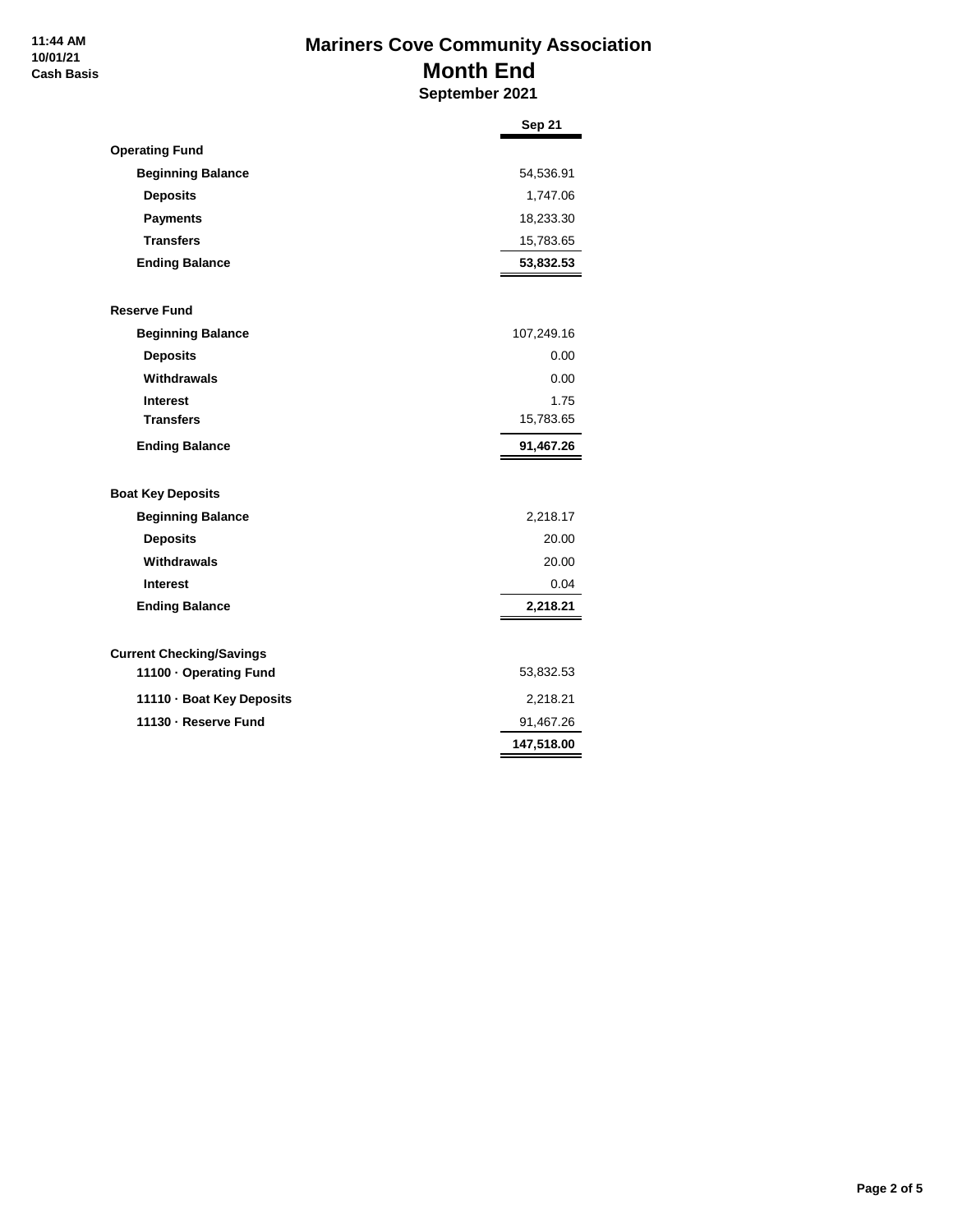**12:00 PM October 1, 2021 Cash Basis**

## **Mariners Cove Community Association Profit & Loss Budget vs. Actual**

 **July 2021 through June 2022**

|                                        | Jul '21 - Jun 22 | <b>Budget</b> | \$ Over Budget | % of Budget | Remaining<br><b>Budget</b> | Projected<br>Remaining |
|----------------------------------------|------------------|---------------|----------------|-------------|----------------------------|------------------------|
| <b>Ordinary Income/Expense</b>         |                  |               |                |             |                            |                        |
| Income                                 |                  |               |                |             |                            |                        |
| 12000 - Assessment Fees                |                  |               |                |             |                            |                        |
| 12036 - Assessment Fees FY20 2019-2020 | 0.00             | 0.00          | 0.00           | $0.0\%$     |                            |                        |
| 12037 - Assessment Fees FY21 2020-2021 | 145.50           |               |                |             |                            |                        |
| 12038 - Assessment Fees FY22 2021-2022 | 48,447.25        | 50,700.00     | $-2,252.75$    | 95.56%      |                            |                        |
| Total 12000 - Assessment Fees          | 48,592.75        | 50,700.00     | $-2,107.25$    | 95.84%      |                            |                        |
| 12002 - Other Charges                  | 100.00           | 0.00          | 100.00         | 100.0%      |                            |                        |
| 12130 - Interest Income                | 5.64             | 13.87         | $-8.23$        | 40.66%      |                            |                        |
| 12155 - Document fees                  | 225.00           | 250.00        | $-25.00$       | 90.0%       |                            |                        |
| 14000 - Finance Charges                | 119.26           | 350.00        | $-230.74$      | 34.07%      |                            |                        |
| <b>Total Income</b>                    | 49,042.65        | 51,313.87     | $-2,271.22$    | 95.57%      |                            |                        |
| <b>Gross Profit</b>                    | 49,042.65        | 51,313.87     | $-2,271.22$    | 95.57%      |                            |                        |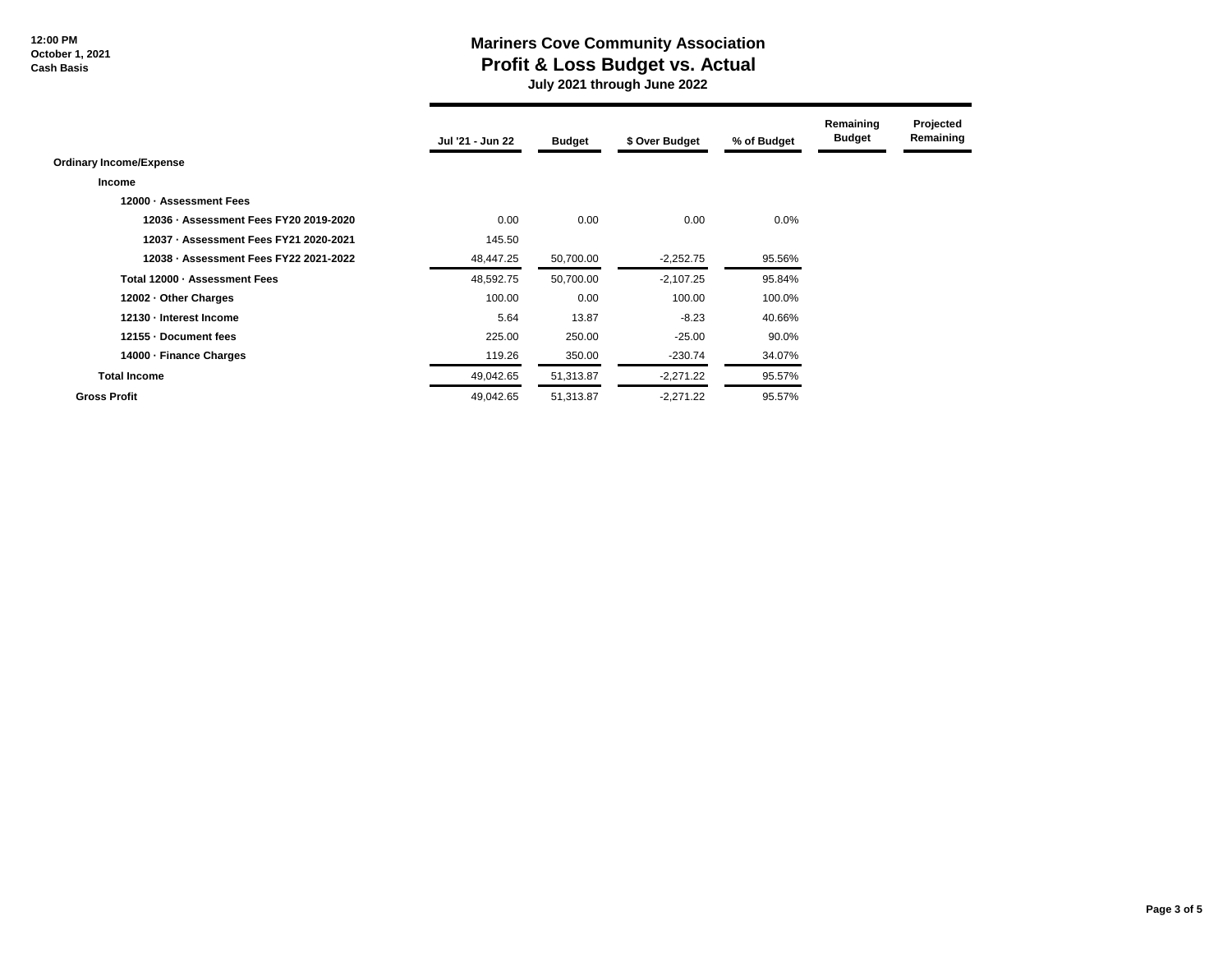#### **Mariners Cove Community Association Profit & Loss Budget vs. Actual**

 **July 2021 through June 2022**

|                                             | Jul '21 - Jun 22 | <b>Budget</b> | \$ Over Budget | % of Budget | Remaining<br><b>Budget</b> | Projected<br>Remaining |                                    |
|---------------------------------------------|------------------|---------------|----------------|-------------|----------------------------|------------------------|------------------------------------|
| <b>Expense</b>                              |                  |               |                |             |                            |                        |                                    |
| 60000 - Recurring Expenses                  |                  |               |                |             |                            |                        |                                    |
| 61000 - Administrative Expenses             |                  |               |                |             |                            |                        |                                    |
| 61200 Computer and Internet Expenses        | 164.97           | 320.00        | $-155.03$      | 51.55%      | 155.03                     |                        | 134.91 Zoom (10 Months)            |
| 61300 · Miscellaneous Fees and Expense      | 0.00             | 243.00        | $-243.00$      | 0.0%        | 243.00                     |                        | 228.00 Beach License               |
| 61400 - Office Supplies                     | 0.00             | 221.50        | $-221.50$      | 0.0%        | 221.50                     |                        |                                    |
| 61500 · Postage and Delivery                | 55.00            | 630.00        | $-575.00$      | 8.73%       | 575.00                     |                        | 380.00 Statements                  |
| 61510 - Printing                            | 0.00             | 550.00        | $-550.00$      | 0.0%        | 550.00                     |                        | 870.00 Assessment                  |
| 61700 - Collections Expense                 | 0.00             | 0.00          | 0.00           | 0.0%        | 0.00                       |                        |                                    |
| 61800 - Insurance Expense                   | 1,785.00         | 6,110.00      | $-4,325.00$    | 29.21%      | 4,325.00                   |                        | 6,261.00 Renewal June 2022         |
| Total 61000 - Administrative Expenses       | 2,004.97         | 8,074.50      | $-6,069.53$    | 24.83%      | 6,069.53                   | 7,873.91               |                                    |
| 62000 - Events and Activities               |                  |               |                |             |                            |                        |                                    |
| 62001 - Community Events                    | 0.00             | 750.00        | $-750.00$      | 0.0%        | 750.00                     |                        |                                    |
| 62002 - NonEvent Expense                    | 0.00             | 50.00         | $-50.00$       | 0.0%        | 50.00                      |                        |                                    |
| Total 62000 - Events and Activities         | 0.00             | 800.00        | $-800.00$      | 0.0%        | 800.00                     | 0.00                   |                                    |
| 63000 Landscaping & Maintenance             |                  |               |                |             |                            |                        |                                    |
| 63010 - Landscaping & Maint Common Area     | 5,185.00         | 16,120.00     | $-10,935.00$   | 32.17%      | 10,935.00                  |                        | 11,515.00 $5$ Months + 2 Clean ups |
| 63011 - Landscaping Common Area             | 0.00             | 1,000.00      | $-1,000.00$    | 0.0%        | 1,000.00                   |                        |                                    |
| 63020 · Other, Erosion, Trees etc.          | 0.00             | 3,000.00      | $-3,000.00$    | 0.0%        | 3,000.00                   |                        |                                    |
| 63040 - Animal / Pest Control               | 292.50           | 2,000.00      | $-1,707.50$    | 14.63%      | 1,707.50                   |                        |                                    |
| Total 63000 - Landscaping & Maintenance     | 5,477.50         | 22,120.00     | $-16,642.50$   | 24.76%      | 16,642.50                  | 11,515.00              |                                    |
| 64000 · Other Repairs and Maintenance       |                  |               |                |             |                            |                        |                                    |
| 64001 - Pier                                | 0.00             | 530.00        | $-530.00$      | 0.0%        | 530.00                     |                        | 520.00 Removal & Install           |
| 64004 - Other Repair                        | 900.00           | 600.00        | 300.00         | 150.0%      | (300.00)                   |                        |                                    |
| 64020 - Property Replacement                | 0.00             | 875.00        | $-875.00$      | 0.0%        | 875.00                     |                        |                                    |
| Total 64000 - Other Repairs and Maintenance | 900.00           | 2,005.00      | $-1,105.00$    | 44.89%      | 1,105.00                   | 520.00                 |                                    |
| 67000 - Utilities                           |                  |               |                |             |                            |                        |                                    |
| 67601 · Telephone                           | 225.00           | 900.00        | $-675.00$      | 25.0%       | 675.00                     |                        | 675.00 9 Months                    |
| 67602 - Electric                            | 102.70           | 321.95        | $-219.25$      | 31.9%       | 219.25                     |                        | 255.00 9 Months                    |
| 67620 - Sanitation                          | 569.80           | 1,039.99      | $-470.19$      | 54.79%      | 470.19                     |                        | 602.00 5 Months + Set up           |
| 67625 · Trash removal                       | 105.96           | 323.60        | $-217.64$      | 32.74%      | 217.64                     |                        | 317.88 8 Months                    |
| Total 67000 - Utilities                     | 1,003.46         | 2,585.54      | $-1,582.08$    | 38.81%      | 1,582.08                   | 1,849.88               |                                    |
| 68000 - Miscellaneous Expense               |                  |               |                |             |                            |                        |                                    |
| 68900 - Reserve Funding                     | 0.00             | 15,728.82     | $-15,728.82$   | 0.0%        | 15,728.82                  |                        | 15,728.82 June 2022 Transfer       |
| Total 68000 - Miscellaneous Expense         | 0.00             | 15,728.82     | $-15,728.82$   | 0.0%        | 15,728.82                  | 15,728.82              |                                    |
| Total 60000 - Recurring Expenses            | 9,385.93         | 51,313.86     | $-41,927.93$   | 18.29%      | 41,927.93                  | 37,487.61              |                                    |